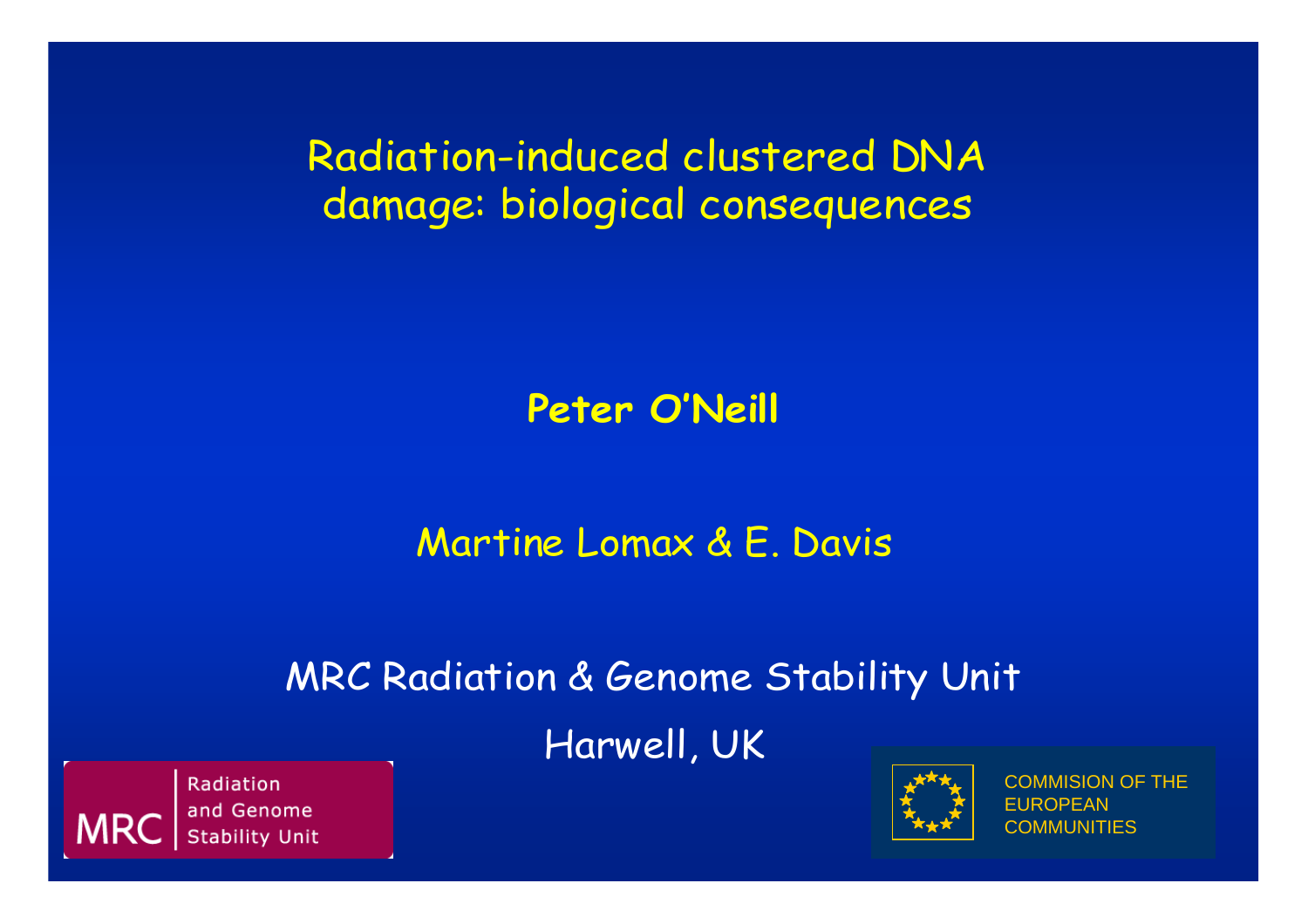# **Clustered DNA Damage**

Clustered DNA damage occurs when two or more lesions are formed within one or two helical turns of the DNA



SIMPLE

# **Non-DSB Clustered DNA Damage**

SIMPLE COMPLEX

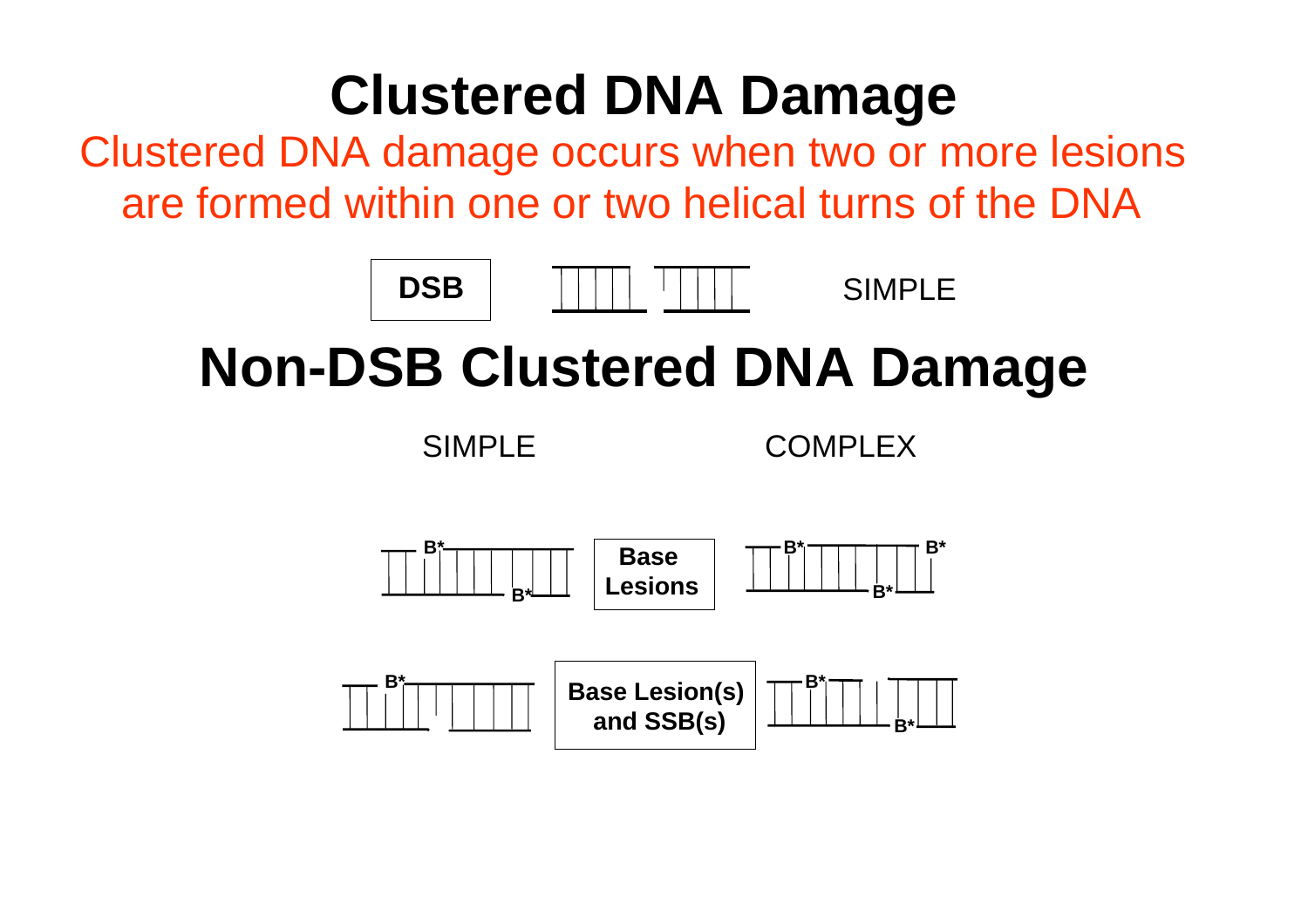#### **Radiation tracks & DNA damage**



**Cluster complexity increases with increasing ionisation density**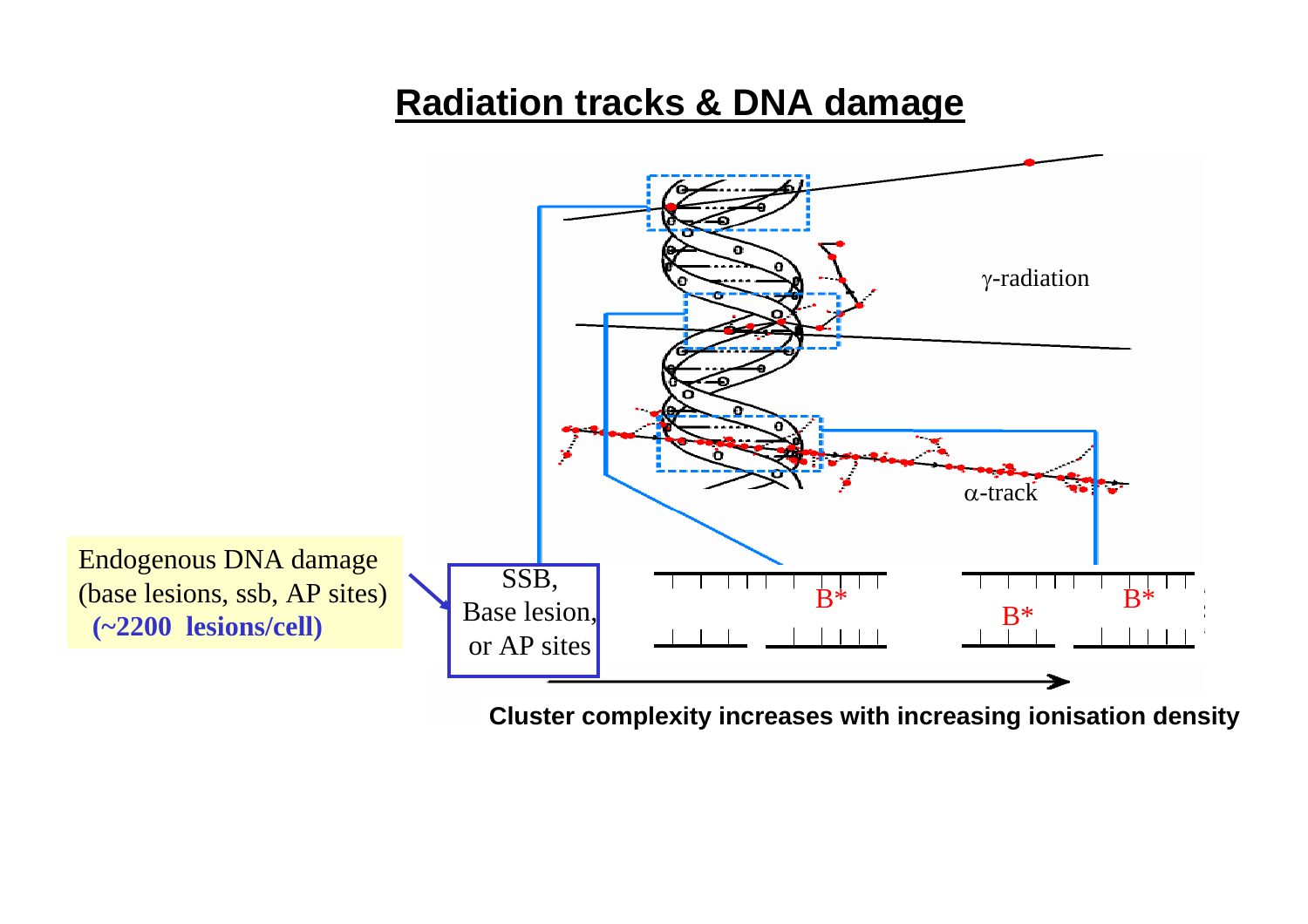#### Complexity of clustered DNA damage

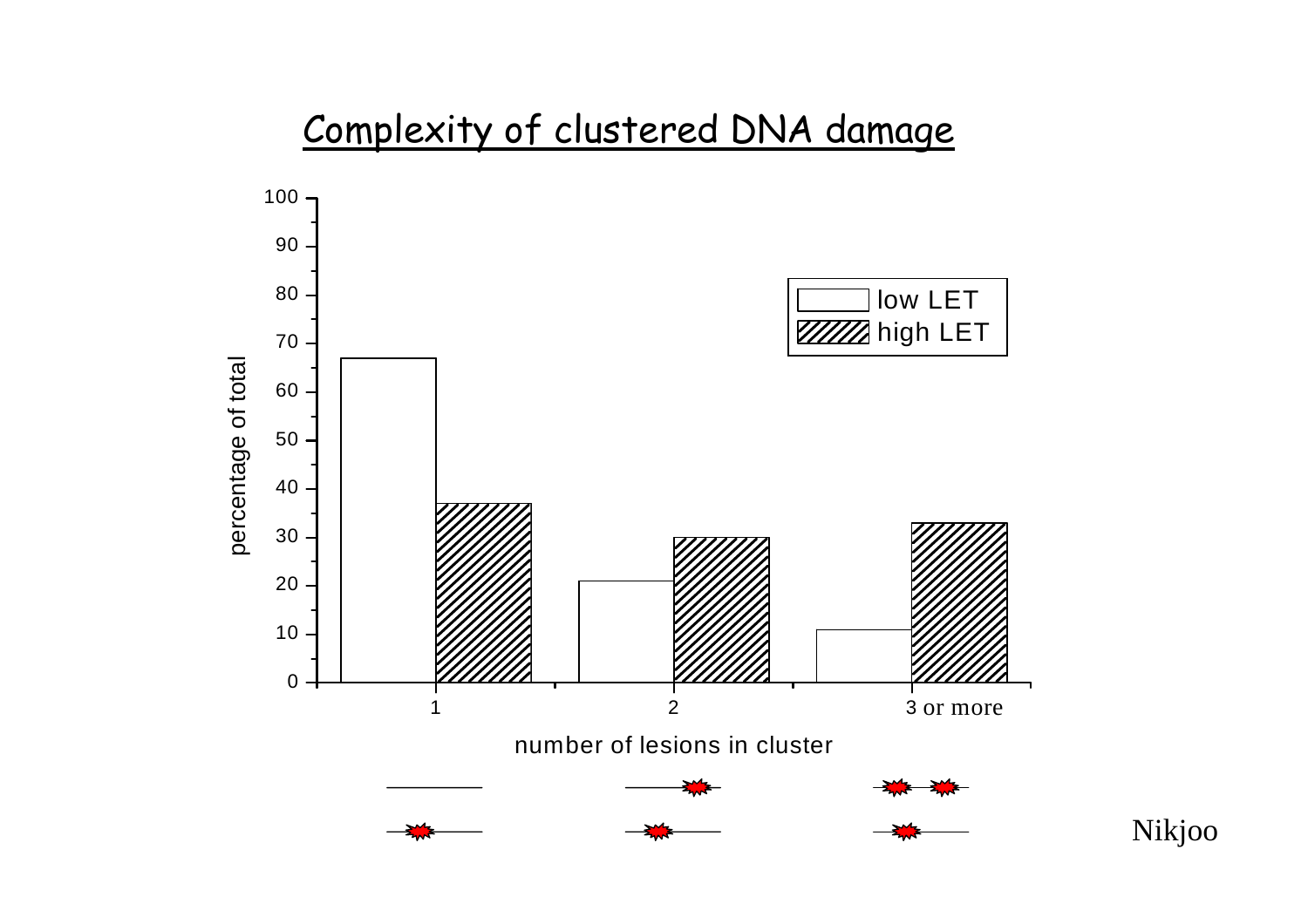# **low LET radiation in mammalian cells induces about 4x more non-DSB clustered DNA damage than prompt DSB**

Sutherland *et al.* PNAS, **97**, 103, (2000), Radiat Res. **157**, 611 (2002); Jenner *et al*., Rad. Res, **156**, 590 (2001) Gulston *et al*, Nucl. Acids Res. **30**, 3464 (2002)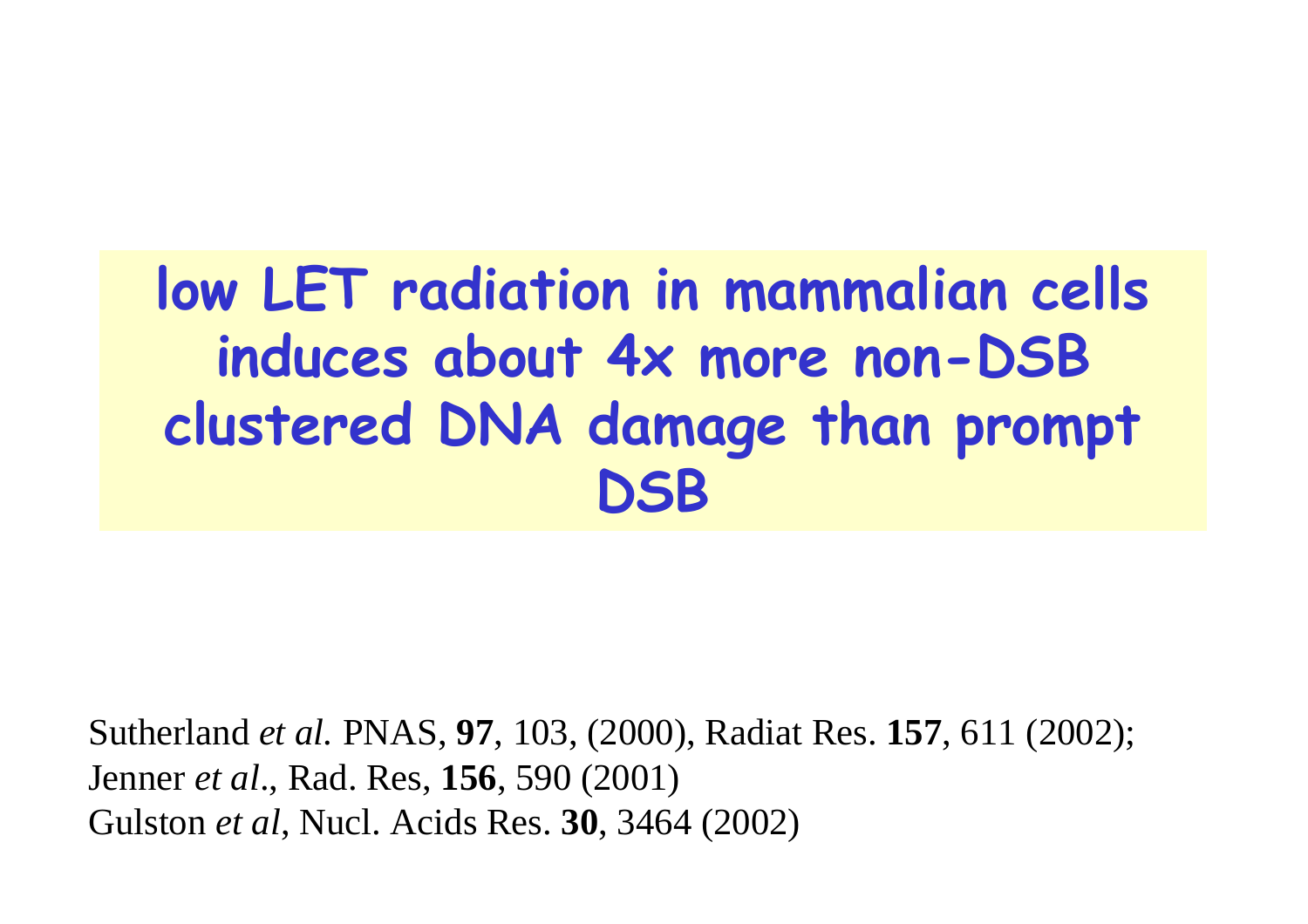Does intracellular processing of clustered DNA damage sites give DSB?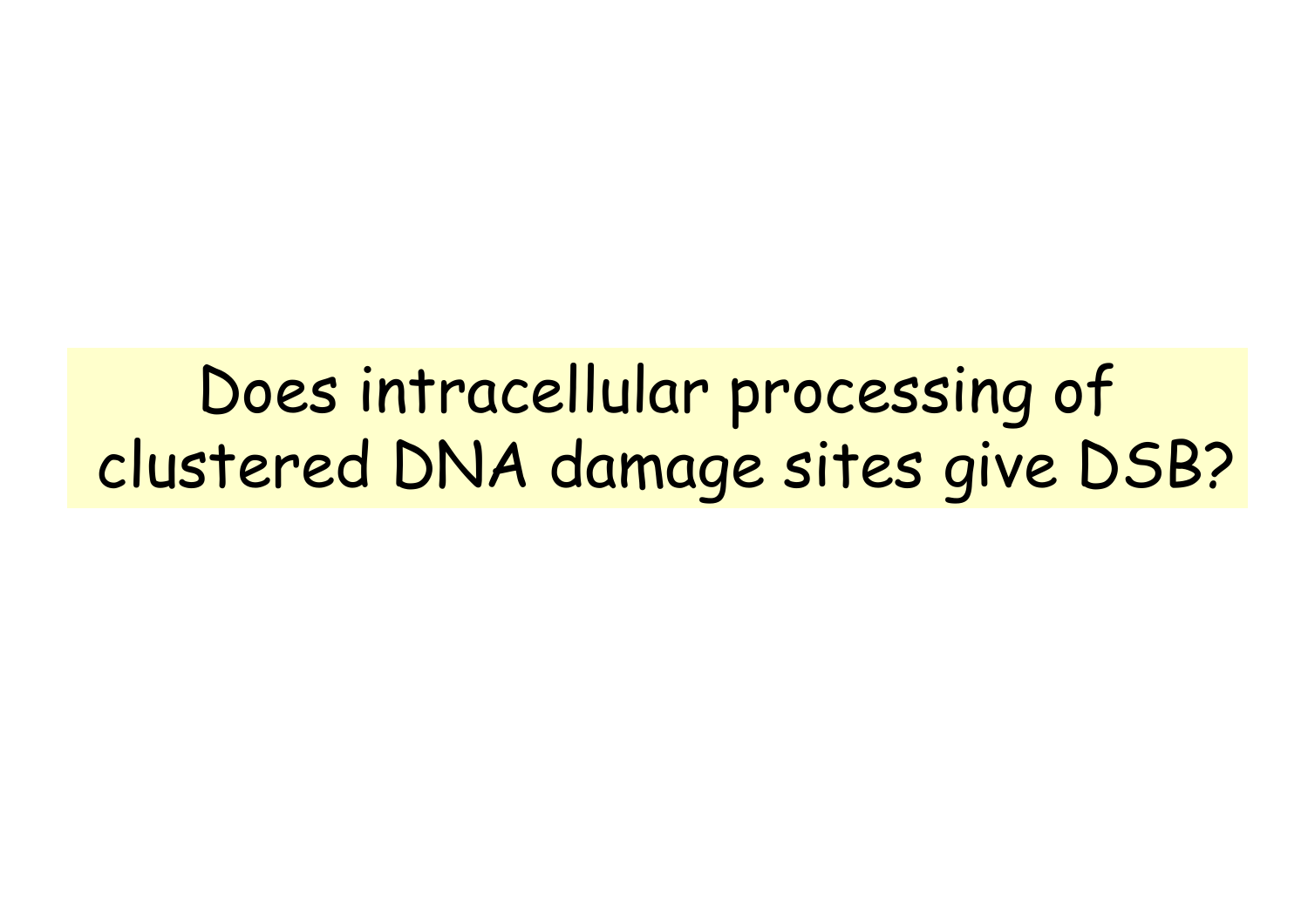#### **Non-DSB clustered DNA damage induced in XRS-5 & CHO-K1 Cells by**  γ**-radiation are converted into DSB**

(Gulston et al. Nucl. Acids Res. **32**, 1602-1609 (2004))

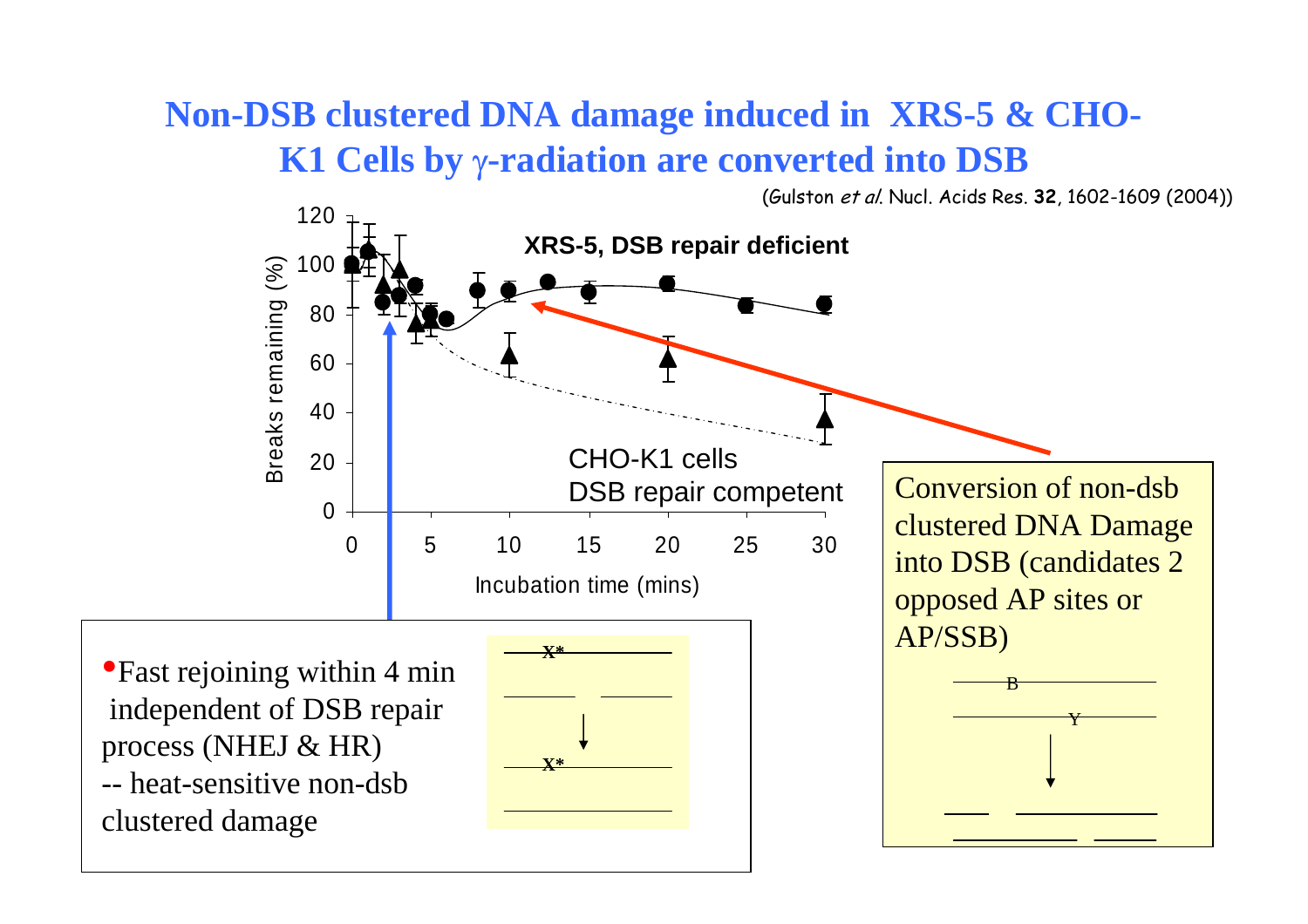#### Conversion of Heat-labile sites into DSB

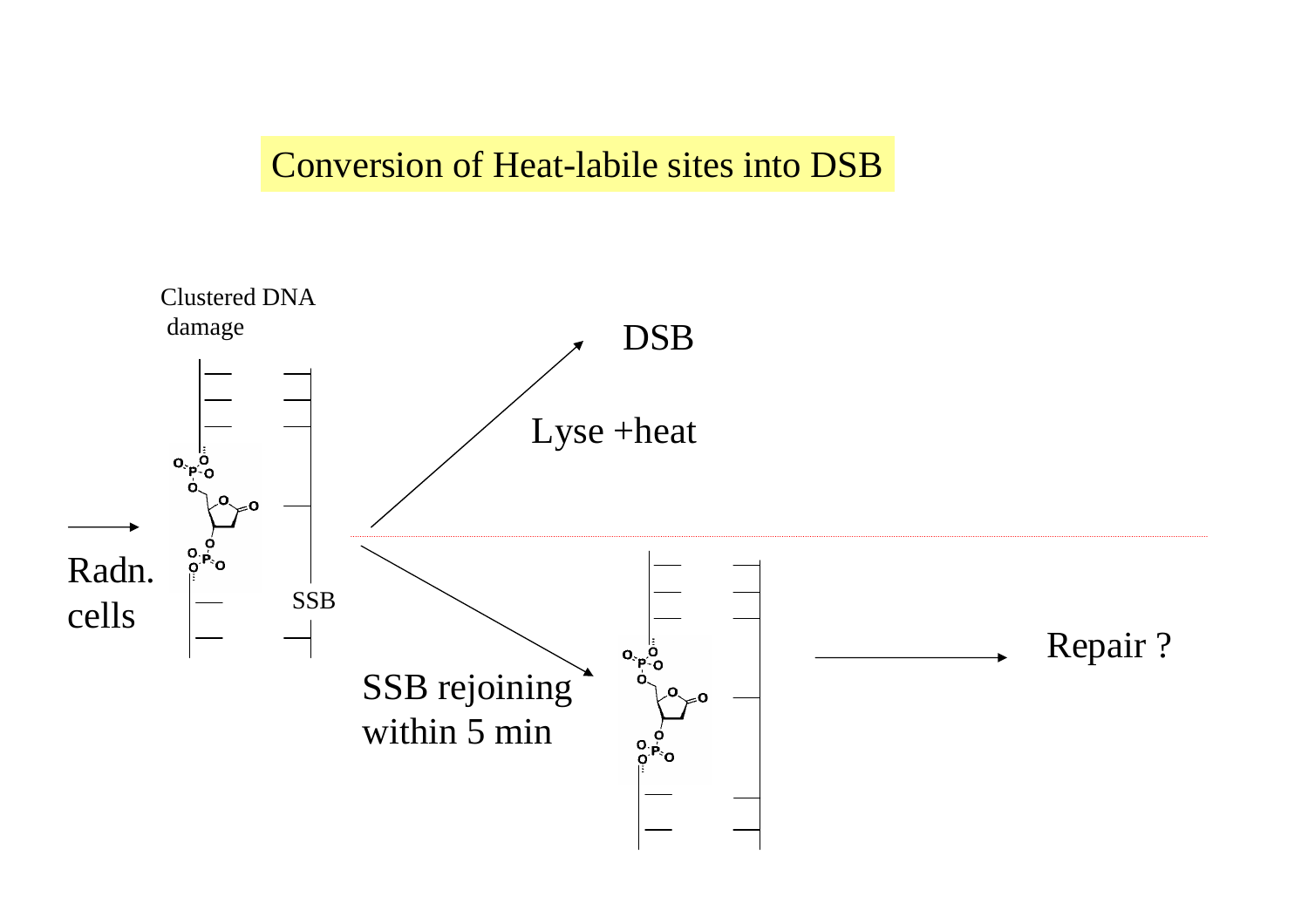## ~10% of non-DSB clustered damage sites

## are converted into DSB

(Gulston et al. Nucl. Acids Res. **32**, 1602-1609 (2004))

# Majority of non-DSB clustered damage sites do not yield DSB in cells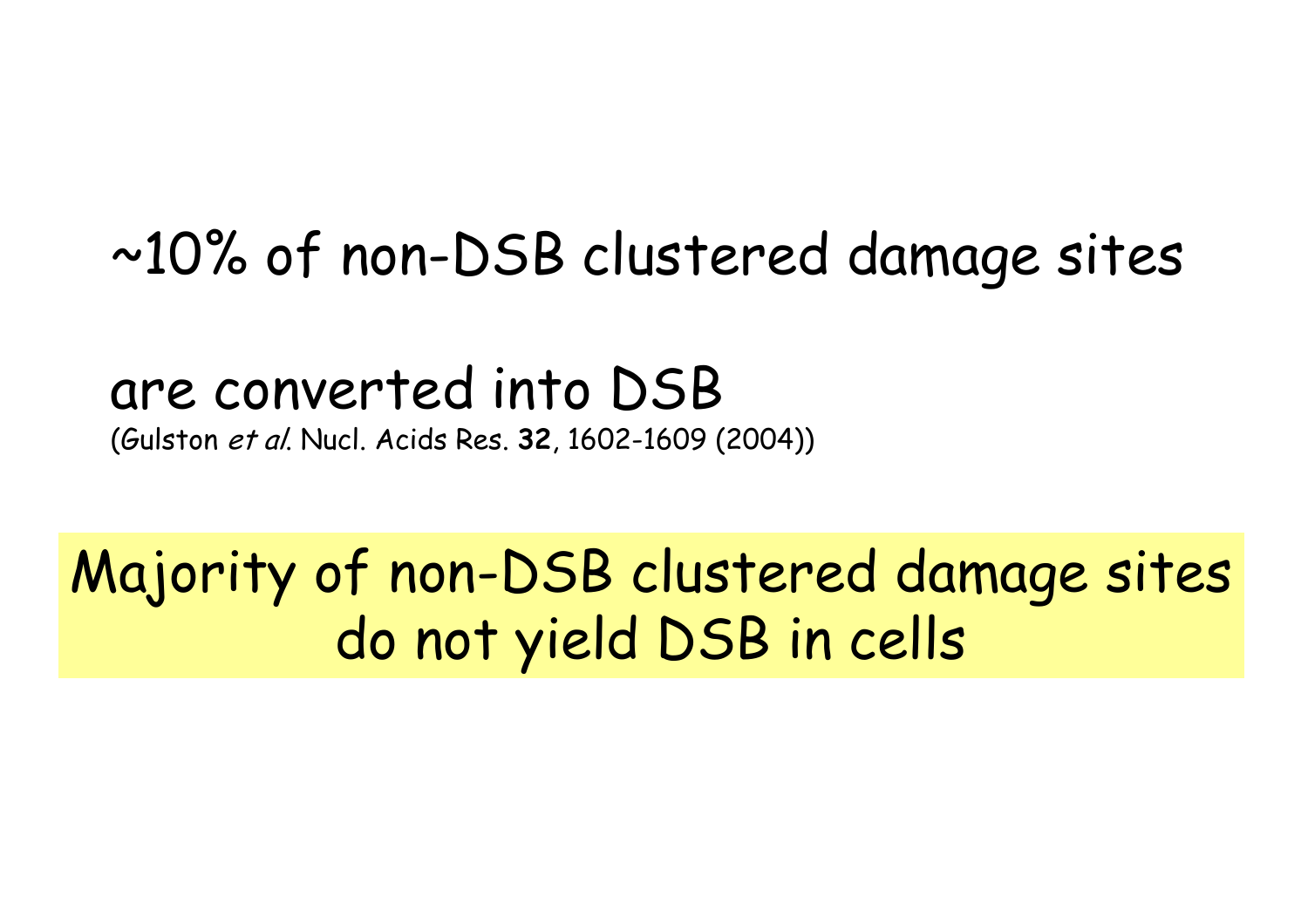# **How are clustered DNA damage sites processed using cell extracts?**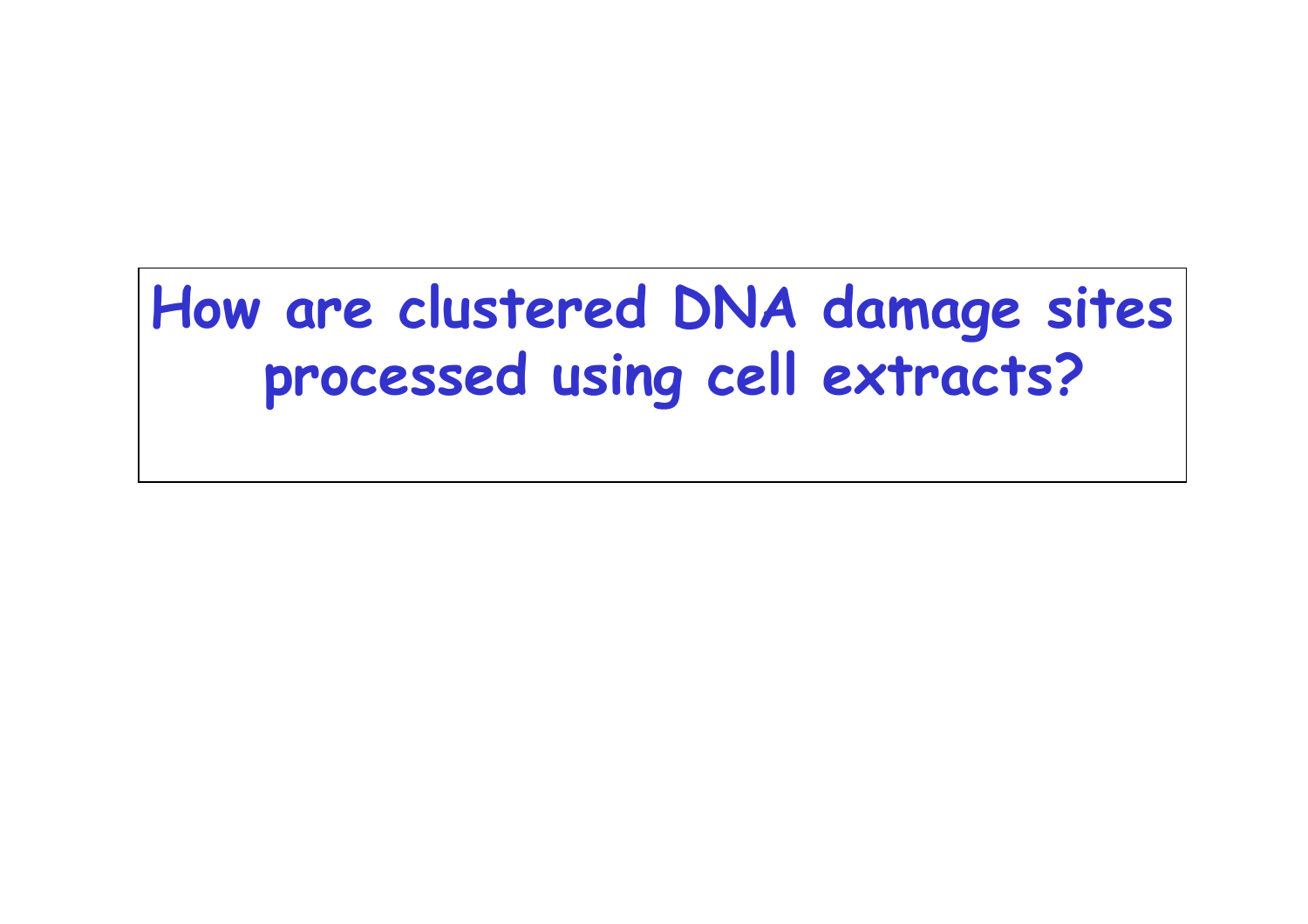# DNA damage repair pathways for radiation damage

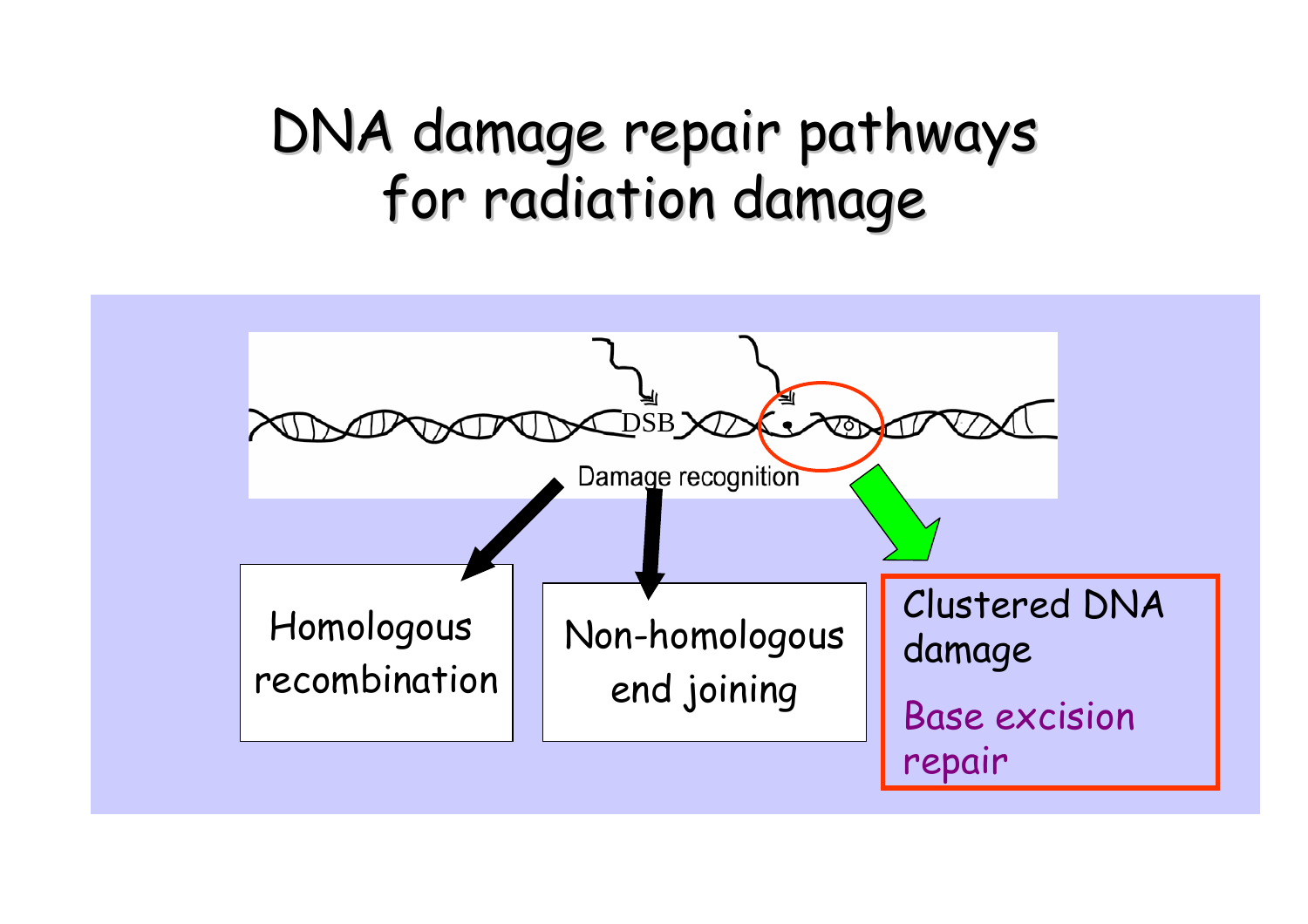Is the processing of clustered DNA damage compromised?

Use of cell extracts to study repair

#### **BASE EXCISION REPAIR**

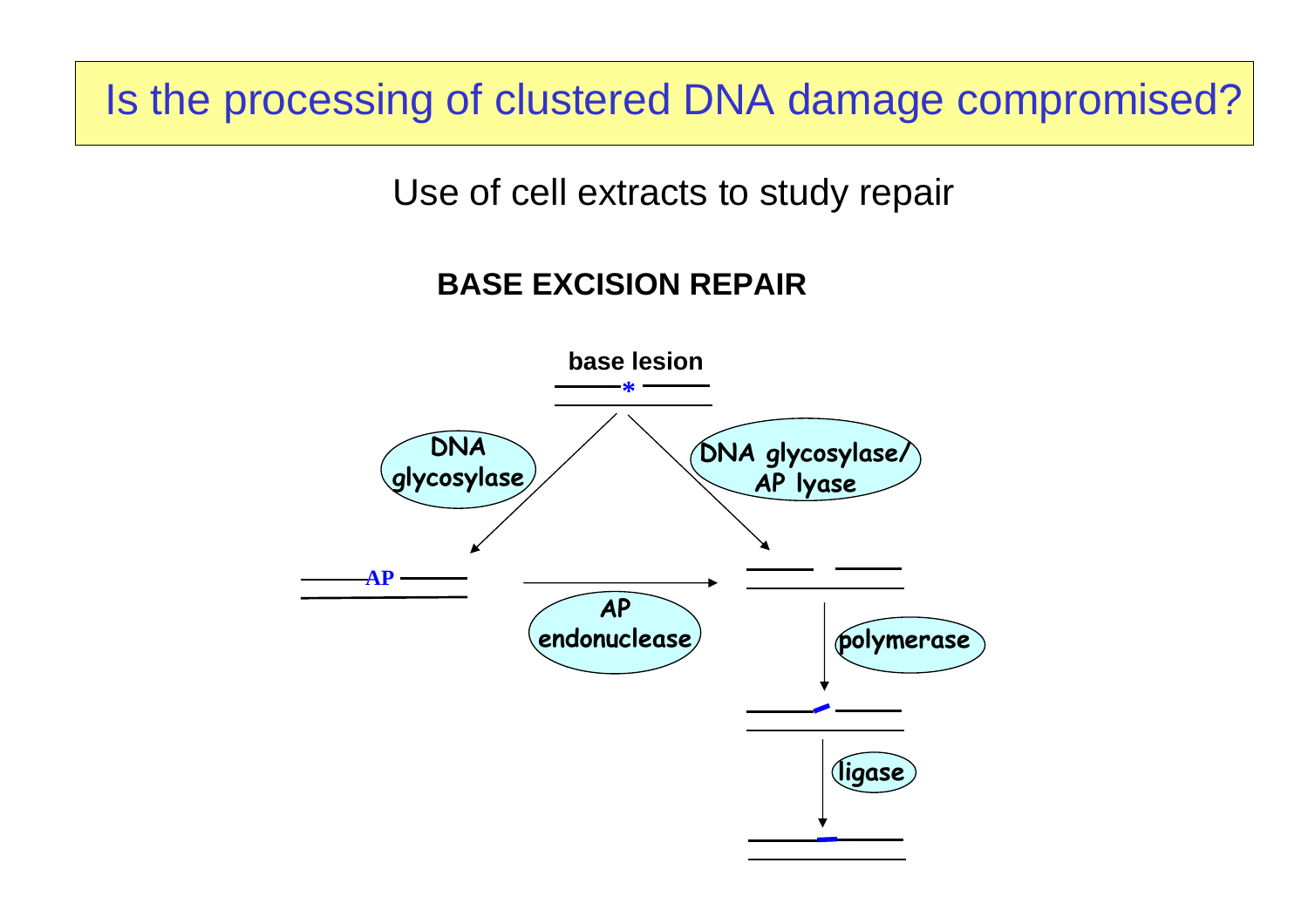

Lomax et al. DNA Repair, **3**, 289-299 (2004)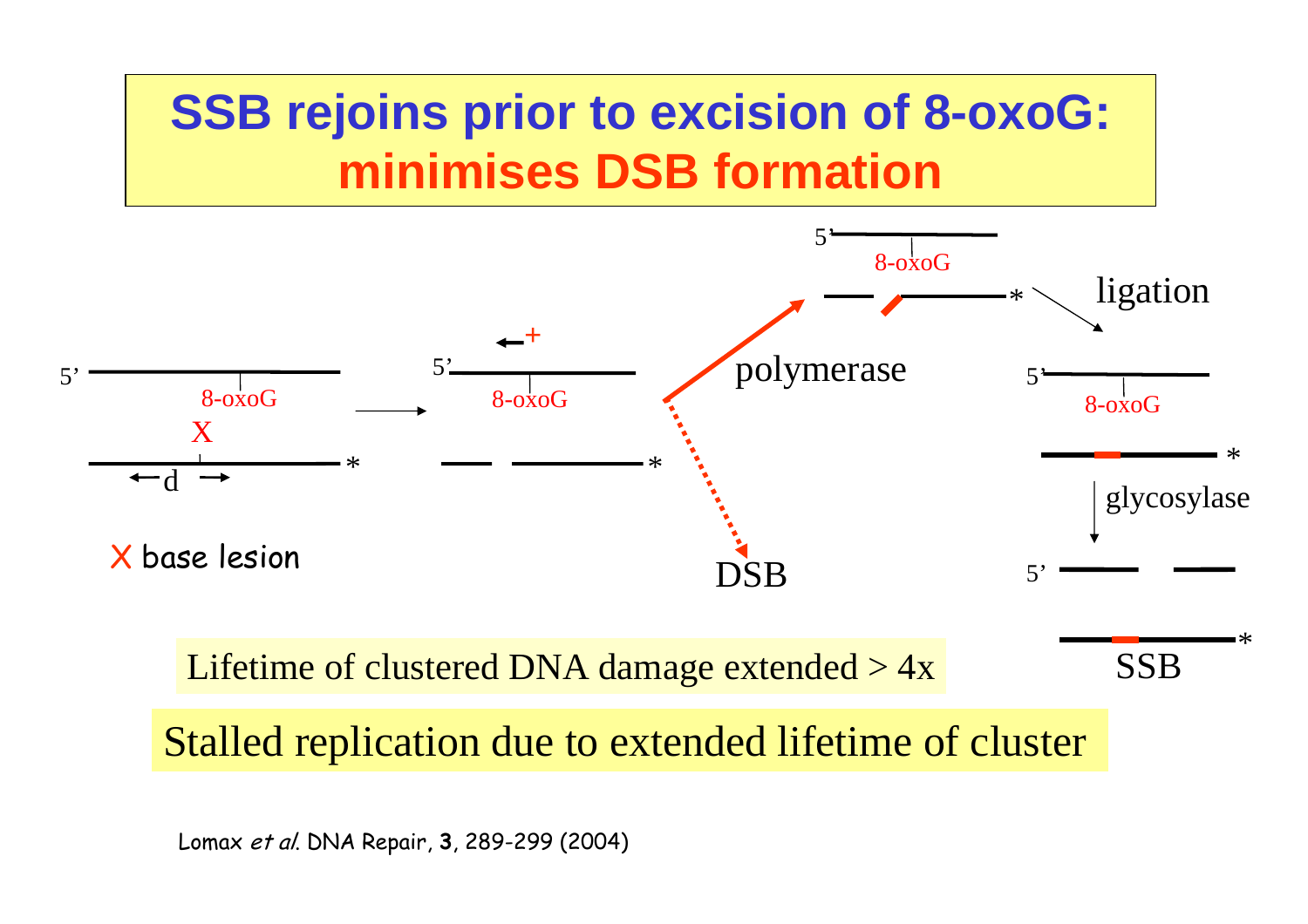### TWO AP sites generally give DSB when processed using cell extracts



Lomax et al. Biochemistry in press (2004)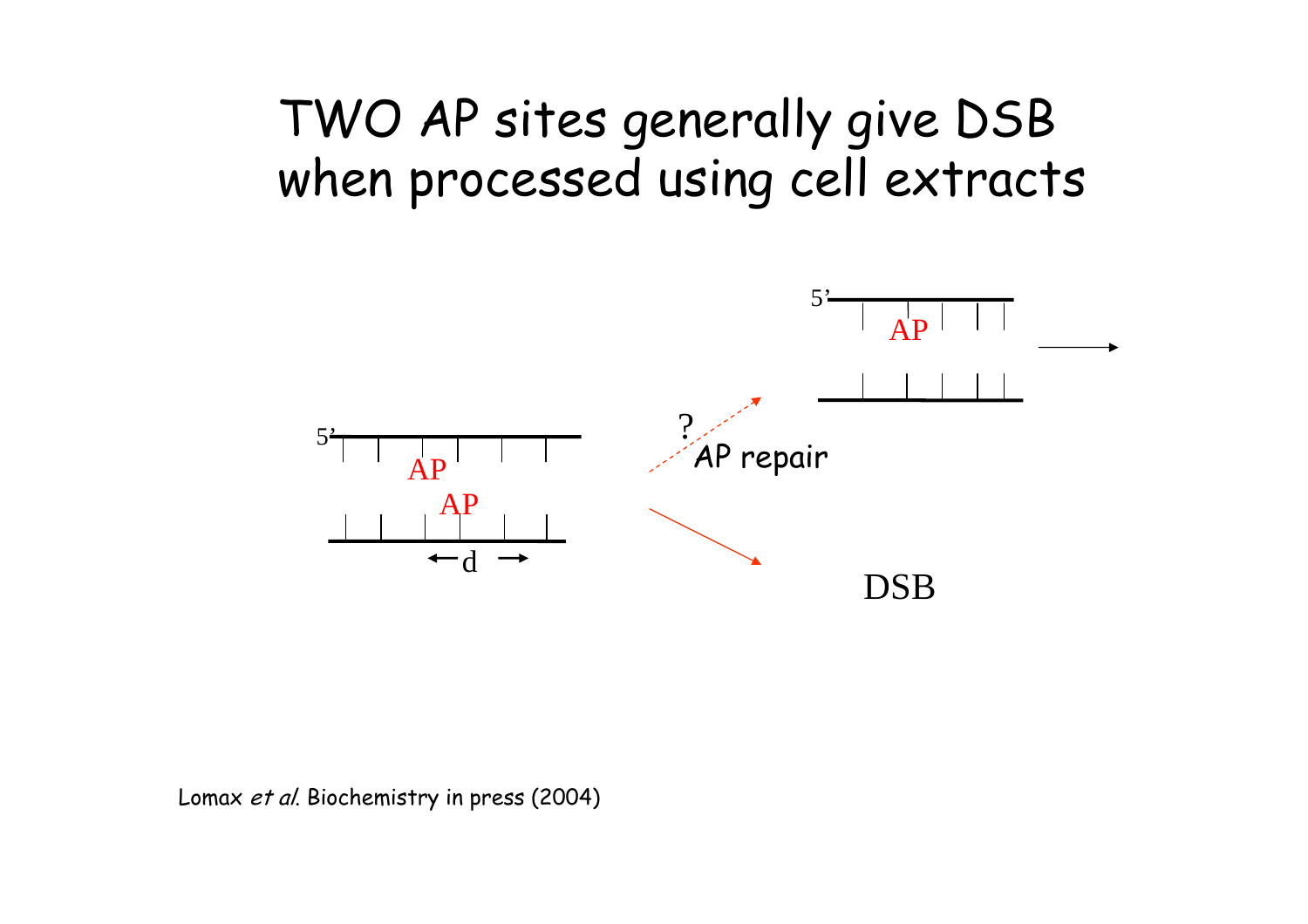**•If the clustered damage is still present at replication, then stalled replication may give rise to mutations and cancer.**

•**Mutation spectrum depends on cluster complexity?**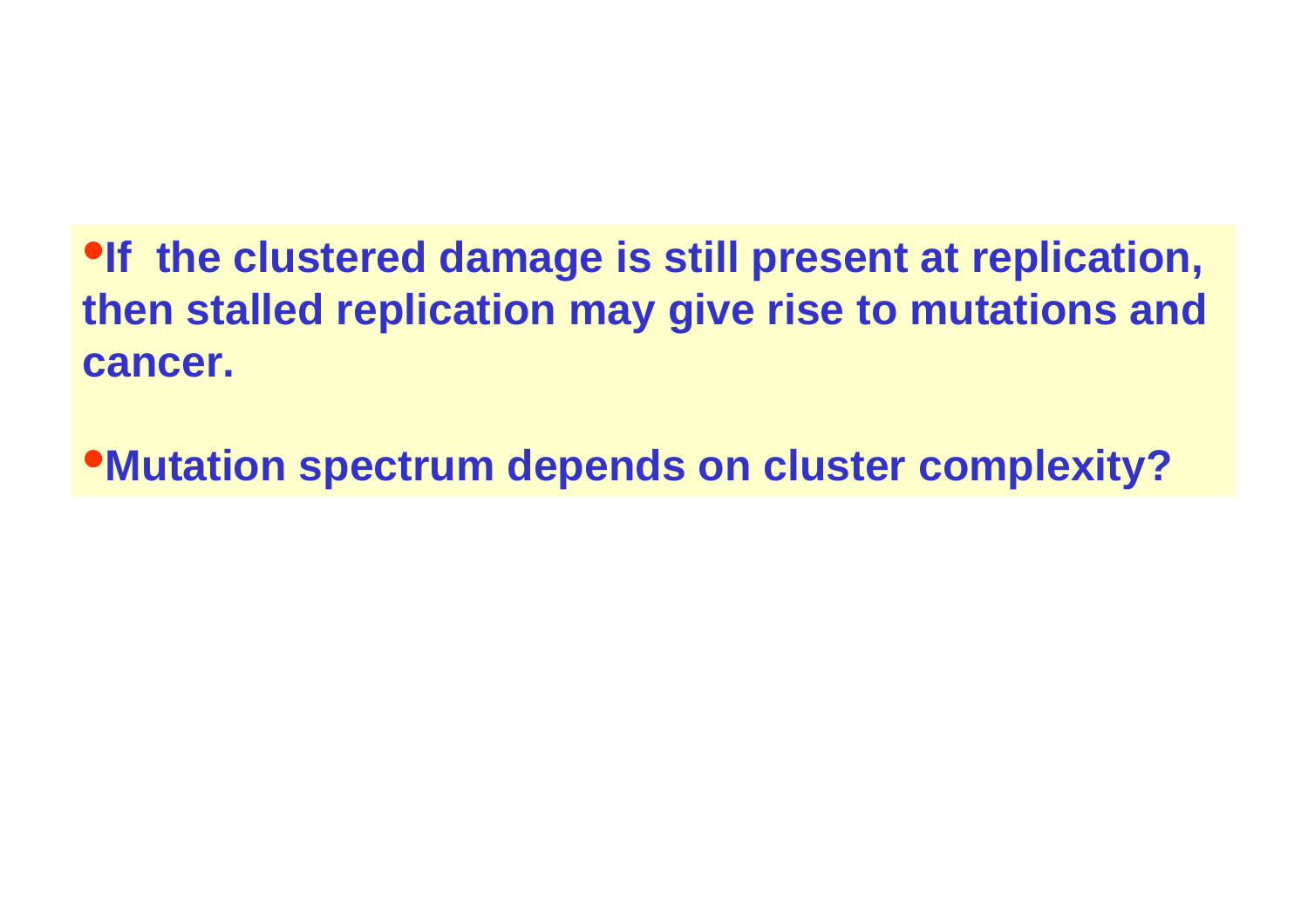### Are non-DSB clustered DNA damage sites **mutagenic? mutagenic?**

- O **the mutagenic potential of clustered damage DNA constructs containing the common oxidative lesion 8 oxoG, following processing by E. coli**
- O **Using E. coli strains fpg, mutY and fpg mutY**

**MutM (Fpg) - An 8-oxoG DNA glycosylase which removes 8-oxoG paired with cytosine.**

**MutY - An adenine DNA glycosylase which removes misincorporated adenine residues opposite 8-oxoG**

Pearson et al., Nucl. Acids Res., **32**, 263-270 (2004)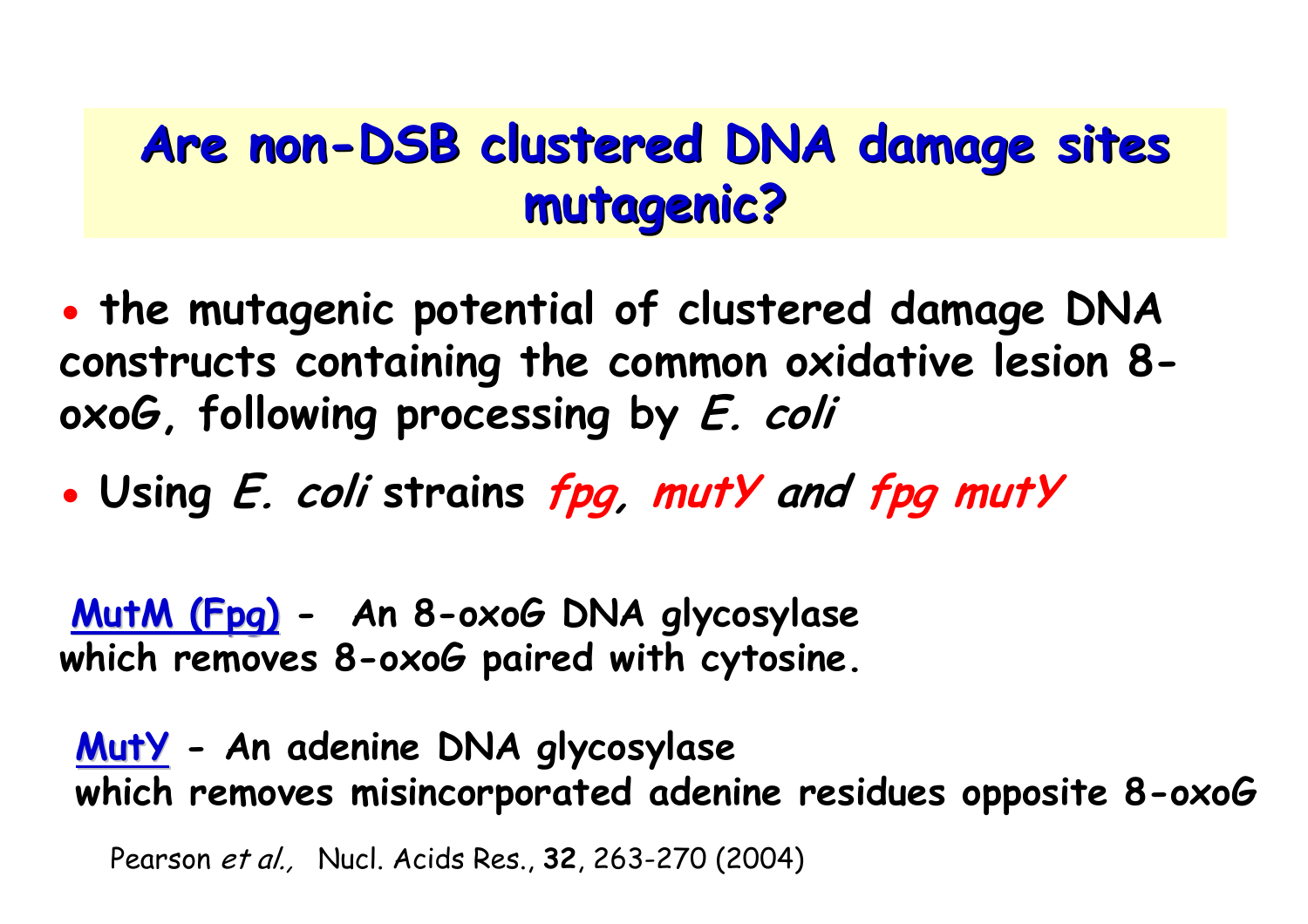### The roles of mut Y and fpg in BER.



After Friedberg et al (1995).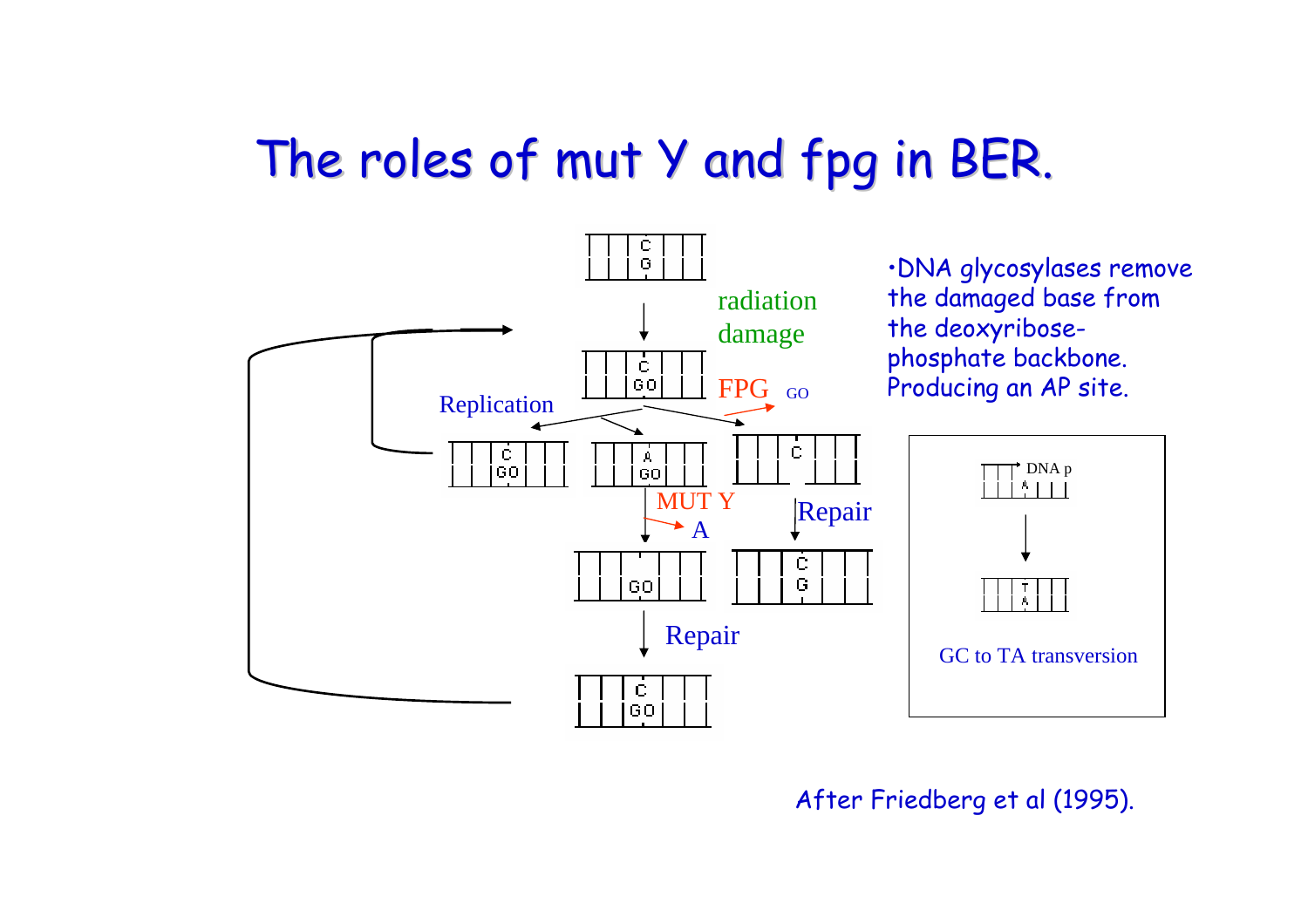#### Mutation frequency on type of clustered DNA damage

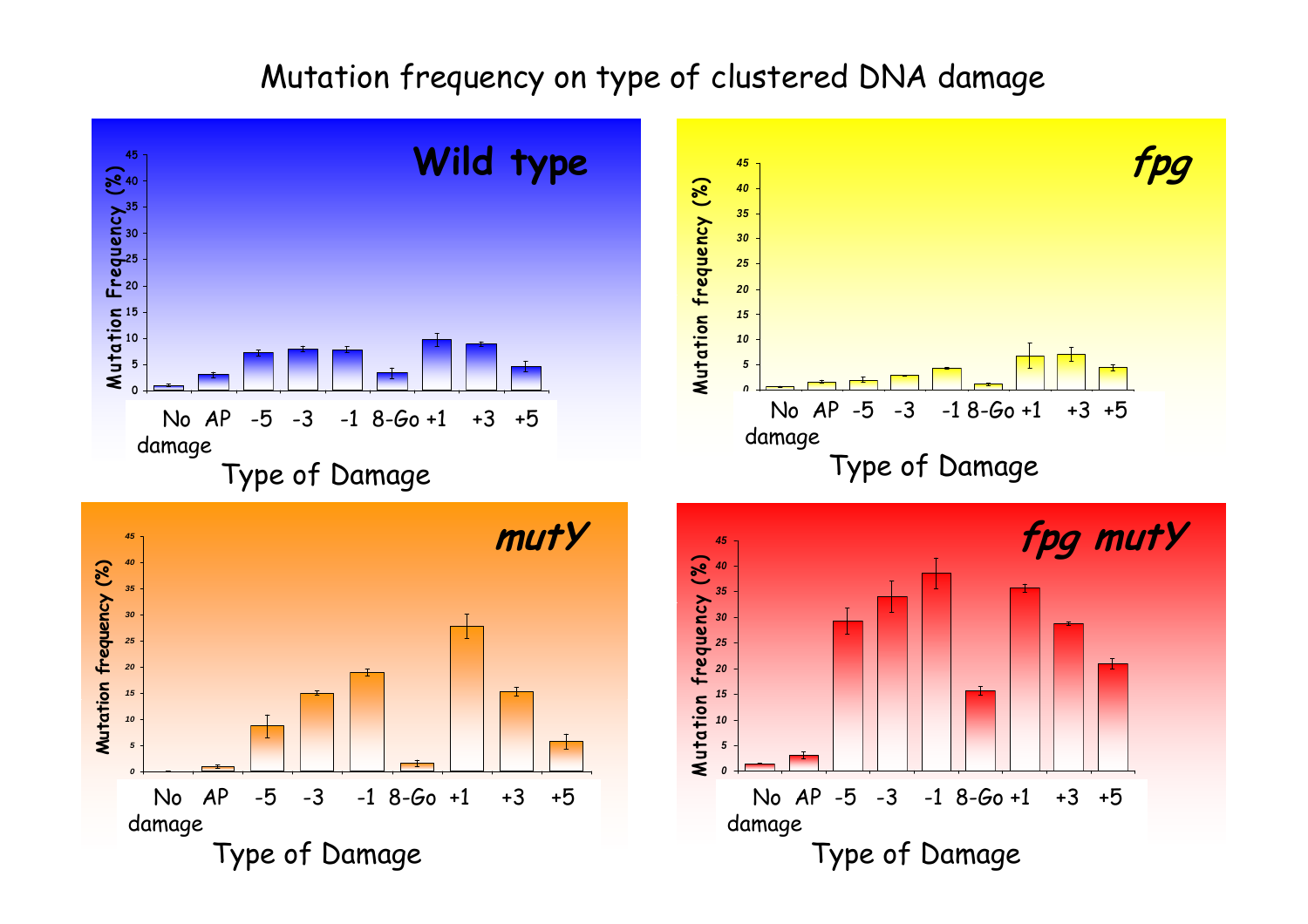o **When a 8-oxoG lesion within a cluster is present at replication the probability increases that mis-pairing events are not corrected.** 

$$
muty = \uparrow mutation frequency
$$
  
 *fig muty* = \uparrow\uparrow mutation frequency

# 

Pearson et al., Nucl. Acids Res., **32**, 263-270 (2004)